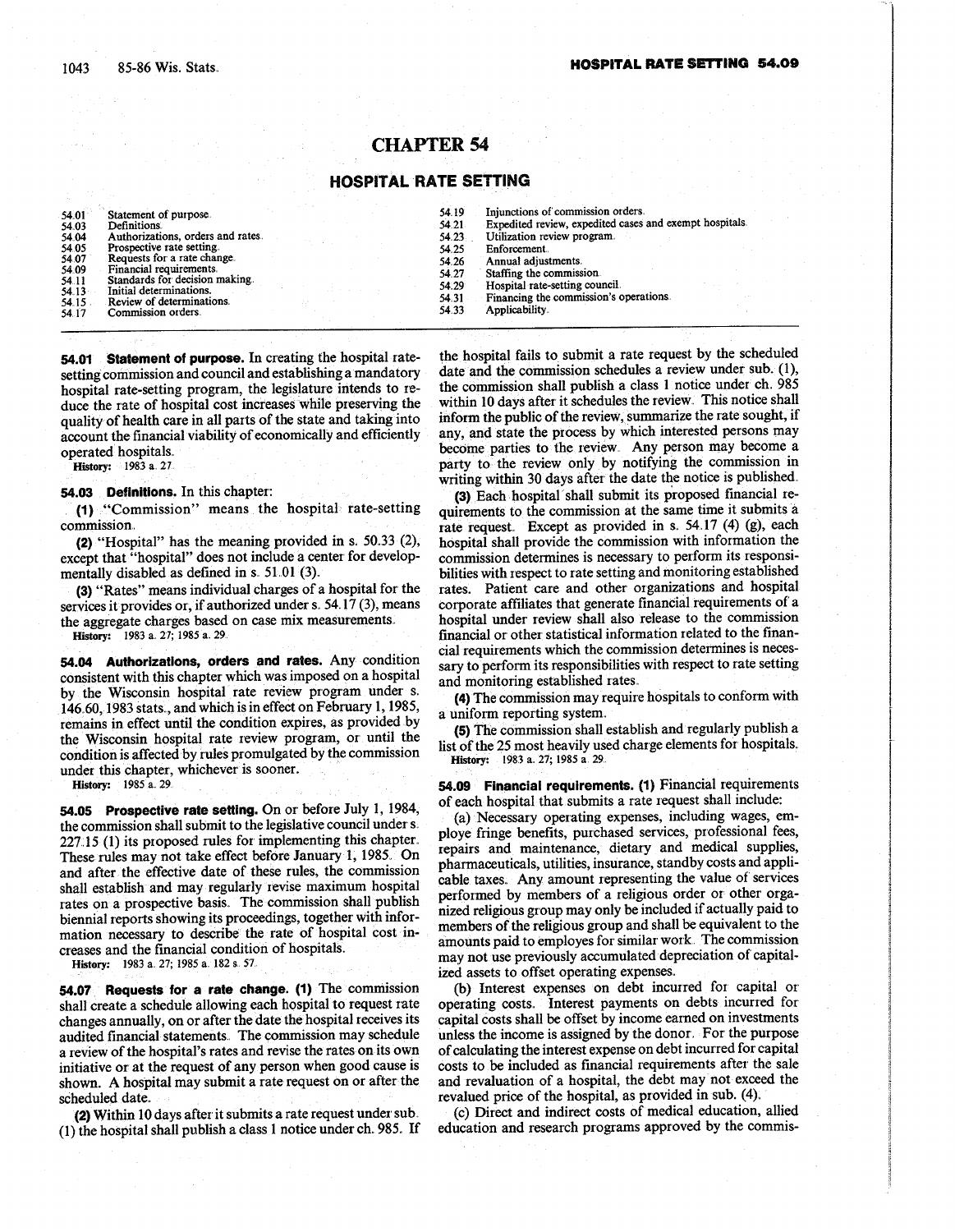### **54.09 HOSPITAL RATE SETTING 85-86 Wis. Stats.** 1044

sion, to the extent the costs are reasonable and necessary to maintain the quality of these programs. Costs under this paragraph shall be reduced by tuition, scholarships, endowments, gifts, grants and similar sources of revenue.

(d) Costs of services , facilities and supplies that organizations related to the hospital by common ownership or control furnish to the hospital. These costs shall be calculated as the charge of the furnishing organization, but may not exceed a reasonable amount in relation to the price of comparable services, facilities or supplies that could be purchased elsewhere.

(e) Unrecovered costs from private parties who fail to pay the full charge for care provided, unless the hospital fails to maintain sound credit and collection policies to minimize these costs .

(f) Fees assessed by the commission or other regulatory agencies.

(g) Operating fund working capital requirements . In this paragraph, "working capital requirements" means capital in use to operate the hospital at a level sufficient to avoid unnecessary borrowing, including cash, accounts receivable, inventory and prepaid expenses less accounts payable and accrued interest. Working capital requirements shall be calculated independently of available funds, as defined in par . (i) 1. Working capital requirements shall be calculated based on the net change in the estimated year-end balance of the hospital's year under review, compared to the year-end balance of the hospital's prior fiscal year, for the following accounts:

1. Cash.

2. Accounts receivable.

3. Inventories.

- \_4, Prepaid expenses .
- 5. Trade accounts payable.
- 6. Accrued interest payable.

(h) An amount necessary to establish and maintain a contingency fund in cash and investments equal to 2% of the budgeted gross revenue for the hospital's year under review. The hospital shall use cash and investments to establish and maintain its contingency fund and shall use the fund to meet unexpected expenses. The commission may review any expenditure of contingency funds in a prior year that requires restoration in the hospital's year under review for reasonableness, consistent with the nature of the unexpected expense

(i) Capital requirements, calculated as the greater of historical, straight-line depreciation of plant and equipment or the cost of proposed capital purchases as offset by available funds, plus debt retirement expenses, prospective accumulation and capitalized interest. In this paragraph:

1. "Available funds" includes cash and investments that are not assigned by the donor and are available to meet capital needs.. Available funds do not include operating fund working capital requirements, prospective accumulations that are authorized by the commission, donor-restricted or creditor-restricted funds, grants, commitments for capital requirements, debt retirement expenses or the amounts disallowed under s.  $54.13(1)$  (b). The commission may authorize prospective accumulations if a project approved under ch. 150 has lending requirements that necessitate such an accumulation or can lower its interest costs by borrowing, or if financial needs of a hospital occur because of balloon payments. The commission may also authorize prospective accumulations to finance a capital project during the  $2 \frac{1}{2}$ years prior to the date the hospital applies to the department for approval of the project under ch, 150, if the cost of the project equals or exceeds 25% of the hospital's gross patient revenue for the current fiscal year, the hospital has submitted

a 3-year capital expenditure plan to the commission and the department indicates that the project is consistent with the projected needs of the community and the state medical facilities plan under s. 150.83. No approval of prospective accumulations under this subdivision requires the department to approve the project under ch. 150.

2. "Capital purchases" includes minor remodeling and the purchase of equipment, land, land improvements and leasehold improvements.

3. "Depreciation" means the rational allocation of the historical cost of capitalized assets throughout their useful lives.

4. "Prospective accumulation" does not include funds that exceed the cost of the project for which the funds are accumulated

(j) The amount by which estimated payments by government payers exceed actual payments under s. 54.17 (1) (a).

(k) Financial incentives. The commission shall, by rule, allow financial incentives as additional financial requirements to efficiently operated hospitals.

(2) Hospitals may collect revenue from sources other than patients, including gifts and grants, investment income or income from activities incidental to patient care . Revenues from endowment funds or donor-restricted gifts to provide services for designated patients shall offset the cost of those services . No revenue from general endowment funds or unrestricted gifts may be used to offset operating expenses except that revenue from these funds or gifts may be used to offset interest expenses . Revenues received to finance special projects or wages paid to special project employes shall offset the cost of patient services. Revenues from meals sold to visitors or employes, from drugs sold to persons who are not patients, from the operation of gift shops or parking lots or from the provision of televisions, radios or telephones to patients shall offset the cost of these services, subject to the limitation that the amount of revenue offset from any of these services may not exceed the cost of the service.

(3) Purchase discounts, the amount by which actual payments by government payers exceed estimated payments under s.  $54.17(1)(a)$  and allowances and refunds of expenses shall be subtracted from the calculation of financial requirements under sub. (1). Revenues from invested funds shall also be subtracted from the calculation of financial requirements but may not offset an amount that exceeds the hospital's interest expenses.. No costs associated with a project that fails to receive an approval under ch. 150 may be considered part of a hospital's financial requirements.

(4) After the sale of a hospital, the commission may calculate depreciation under sub. (1) based on a revaluation of the hospital's plant and equipment in order to determine its reasonable value. The revaluation shall be based on appraisals conducted by 2 independent appraisers, one of whom shall be selected by the hospital and one by the commission . The hospital shall pay the cost of both appraisals.

History: 1983 a. 27; 1985 a. 29.

54.11 Standards for decision making. The commission and its staff shall :review and evaluate each hospital's proposed financial requirements and rate request in light of a variety of standards for decision making, including:

(1) ; The purposes of the hospital rate-setting program specified in  $s$ . 54.01.

(2) Comparisons with prudently administered hospitals of similar size or providing similar services that offer quality health care with sufficient staff. In classifying hospitals, the commission- shall consider volume, intensity, educational programs and special services provided by hospitals.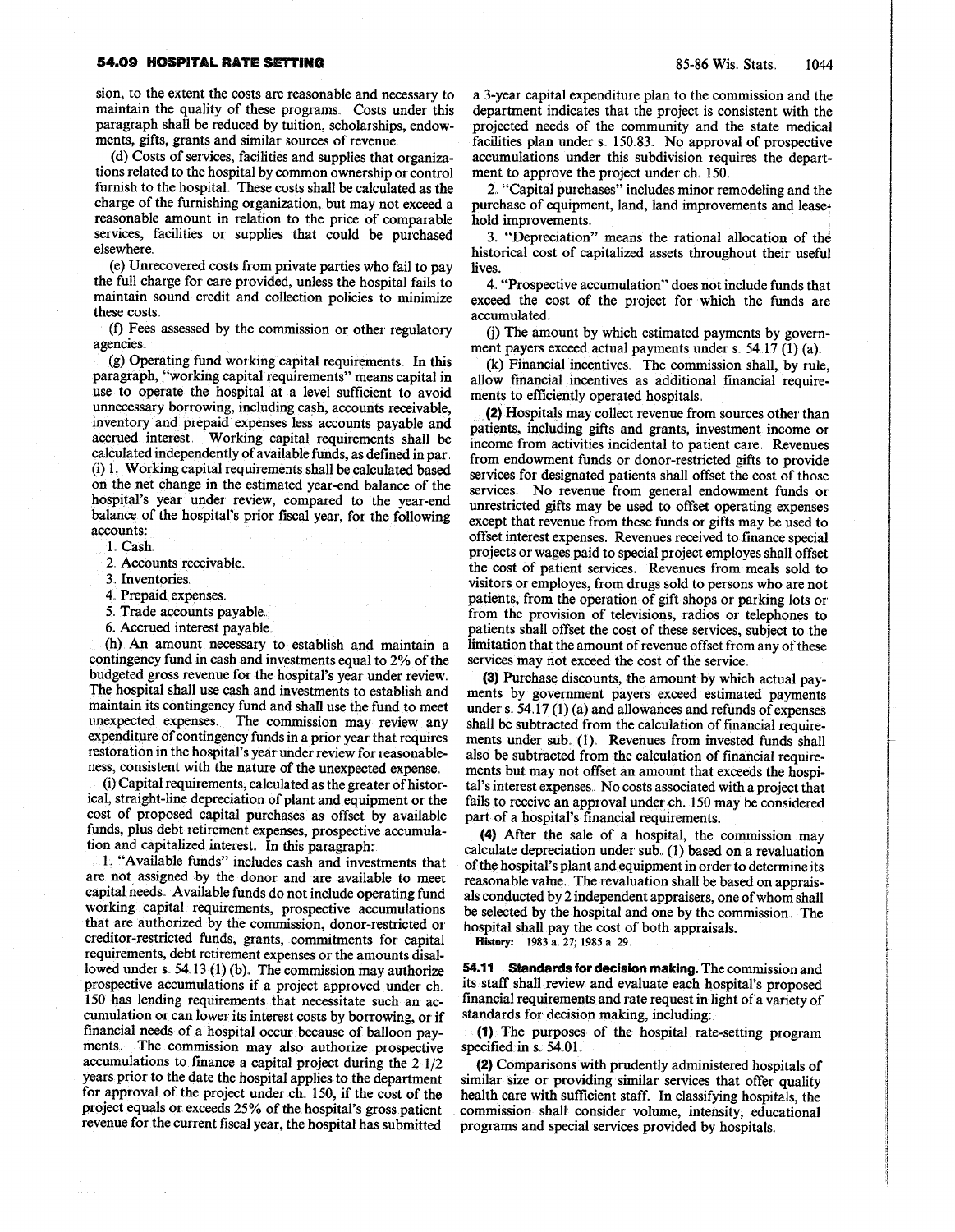(3) A variety of cost-related trend factors based on nationally or regionally recognized economic models.

(4) The special circumstances of rural hospitals and teaching hospitals .

(5) The past budget and rate experiences of the hospital that submits the rate request.

(6) Findings of the utilization review program under s . 54 .23 (3) concerning the hospital that submits the rate request.

History: 1983 a 27.

54.13 Initial determinations. (1) After reviewing a hospital's proposed financial requirements the commission may disallow the following:

(a) Costs associated with medical services that a utilization review program under s. 54.23 determines are medically unnecessary or inappropriate.

(b) Forty percent of the amount by which patient revenue generated by the hospital during its previous fiscal year exceeds 104% of the hospital's budgeted patient revenue fox, that year, if the hospital's annual gross patient revenue is less than  $$5,000,000$ , adjusted as provided in s.  $54.26$ , or exceeds 102% of the hospital's budgeted patient revenue for that year, if the hospital's annual gross patient revenue equals or exceeds \$5,000,000, adjusted as provided in s. 54.26. The commission shall, by rule, establish a procedure under which hospitals whose variable costs exceed 65% are subject to a lesser disallowance under this paragraph.

(c) Rate overcharges of the hospital that occurred in a prior year for which payers have not been reimbursed.

(d) The amount by which incremental expenses that are associated with the cost of a project approved under ch. 150 exceed 105% of the expenses projected in the hospital's application for approval of the project. This paragraph does not apply if:

1. The hospital demonstrates to the satisfaction of the commission that the excess was due to conditions beyond its control.

2 . The excess occurs more than 3 years after completion of the project.

(e) Costs that the commission determines under s. 54.11 are unreasonable .

(f) Wages the record demonstrates to be excessive. In making determinations under this paragraph, the commission shall consider the wage levels offered by hospitals located in a relevant geographic area surrounding the hospital that submitted the rate request as well as by hospitals of similar size or providing similar services. In addition, the commission shall consider the hospital's ability to attract adequate staff and wage trends in nonregulated, related sectors of the Wisconsin economy.

 $(g)$  Amounts paid for services regulated under s. 111 .18 (2).

(2) (a) After reviewing the hospital's financial requirements and rate request, the commission staff shall suggest any disallowances authorized under sub.. (1) and shall submit its rate recommendations to the hospital and commission, . If it considers the hospital proposal unacceptable, the commission staff shall explain to the hospital what facts and standards cause it to disagree and submit alternate recommendations. A hospital that fails to accept any part of the commission staff's recommendations shall request a settlement conference under s. 54.15.

(b) 1. Except as provided in subd. 2, commission staff shall submit its recommendations under par. (a) within 60 days after the date that review commences under s. 54.07 (1), even if the commission staff determines that the data provided by the hospital for a scheduled review are incomplete, but the commission staff may recommend a disallowance or an alternate rate, including no rate increase, on the grounds of insufficient data.

2. a. The commission staff may extend the deadline specified in subd. 1 by 15 days if it determines that the rate request submitted involves particularly complex issues of fact.

b. The deadline specified in subd. 1 may be extended with the consent of the hospital and the commission staff.

History: 1983 a. 27; 1985 a. 29 ss. 1136, 1137, 3202 (27)

54.15 Review of determinations. (1) Any hospital that disputes any part of the recommendations of commission staff under s. 54.13 shall, within 10 days after the recommendations are submitted under s.  $54.13$  (2), request a settlement conference between its representatives and the commission staff for the purpose of resolving their differences or defining more precisely the nature of their differences. The chairperson of the commission, or a commissioner designated by the chairperson, shall preside over each settlement conference . Within 20 days after the hospital requests a settlement conference, the settlement conference shall be completed.

(2) Any hospital that is dissatisfied with the results of its settlement conference under sub . (1) is entitled to a hearing before the commission under sub (3) if it submits a timely request. Each request for a hearing shall be submitted to the commission within 10 days following completion of the settlement conference. The hospital may present testimony based on any standard for decision making listed in s. 54.11. All questions of fact shall be determined without ascribing greater weight to evidence presented by commission staff than to evidence presented by any other party, solely due to its presentation by the staff .

(3) (a) Informal hearings shall be conducted before at least 2 commissioners. Sworn testimony is required only if the presiding commissioners so specify : The commissioners may establish time limits for cross-examination of witnesses and rebuttal arguments and limit the number of persons who may appear at the hearing. Rules of evidence, except the rule that evidence be relevant to the issues presented, do not apply to informal hearings.

(b) A hospital that requests an informal hearing shall present the reasons supporting its proposed rate increase and financial requirements. Commission staff shall respond by explaining its disagreement and its alternate recommendations. Within the time limits specified in par. (a), the hospital, parties to the review and commission staff may each crossexamine witnesses and rebut arguments presented . The hospital, parties to the review and the commission staff may use outside experts to present their position. The presiding commissioners may impose an overall time limit on the length of the hearing.

(c) The commission may, by order, conduct a class 1 contested case proceeding under ch. 227 in place of an informal hearing under pars.  $(a)$  and  $(b)$ .

(5) The commission shall keep a complete record of all hearings and investigations conducted under sub. (3) using a stenographic, electronic or other method to record all testimony presented. The commission shall provide a transcribed, certified copy of all or any part of this record on the request of any party to a hearing or investigation but may charge the requester for the costs involved ..

(6) (a) Any person may request a hearing under s.. 227,42, regardless of whether any other hearing is authorized by law or is authorized at the discretion of the commission or whether any other proceeding is authorized by rule of the commission, subject to the limitation that no person may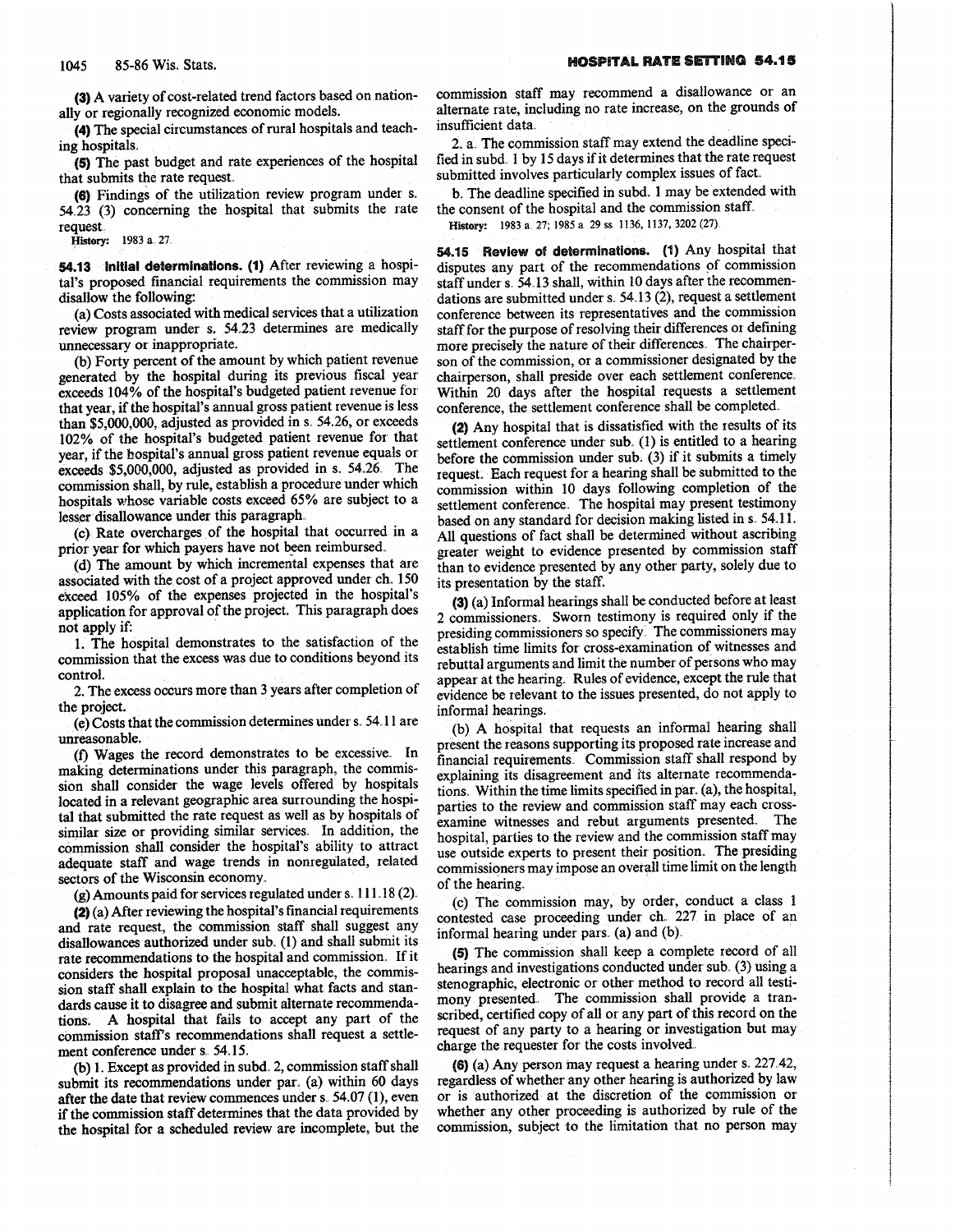### 54.15 HOSPITAL RATE SETTING

receive more than one contested case hearing concerning a particular act or failure to act by the commission.

(b) Notwithstanding par. (a), no person may request a hearing under s. 227.42 pertaining to the subject matter of a hearing under sub.  $(3)$ .

(c) The right to a hearing under s.  $227.42$ , as specified in this subsection, applies only to subject matter pertaining to this chapter.<br>History: 1983 a. 27, 1985 a. 29, 1985 a. 182 s. 57.

54.17 Commission orders. (1) (a) The commission shall determine allowable financial requirements under s. 54 .09 and disallowances under s. 54.13. From the difference between these amounts the commission shall subtract the hospital's estimated general relief payments under s. 49.02, medical assistance payments under ss. 49.43 to 49.47 and medicare payments under 42 USC 1395 to 1395xx, unless the commission determines that the hospital's estimates are incorrect, in which case it shall subtract its own estimated general relief, medical assistance and medicare payments. The commission shall, by order, establish maximum rates that allow the hospital to generate revenue sufficient to provide this remainder. The commission shall by rule establish acceptable methods of estimating payments by general relief, medical assistance and medicare under this paragraph. Each hospital shall choose one of these methods and use it consistently unless the commission authorizes the hospital to change its method.

(b) Unless the hospital requests a hearing under  $s$ , 54.15 (3) the commission shall issue its order under par. (a) 15 days after the commission staff submits its recommendations or, if the hospital requests a settlement conference under s. 54.15 (1) , within 15 days after the commission determines that the hospital will not seek a hearing following the conclusion of the settlement conference. If the hospital disputes only part of the recommendations of the commission staff the commission may establish maximum rates under par. (a) concerning the recommendations with which the hospital agrees prior to the conclusion of the hearing under s.  $54.15(3)$ 

(c) If the hospital disputes the recommendations of the commission staff and requests a hearing under s. 54.15 (3), the commission shall establish by order maximum rates for, the hospital's year under review at the conclusion of the hearing. If the commission conducts an informal hearing, it shall issue its order within 50 days after the date the hospital requested the hearing.

(d) 1 . The commission shall state findings of fact and the reasons supporting each order it issues concerning financial requirements and rates. If the commission denies any part of a rate request it shall also specify, as part of its order, any financial requirements it has disallowed .

2. Any hospital may apply an increase in its rates selectively , if the aggregate increase in its rates does not exceed the amount authorized by the commission. Prior to instituting its rate increase, the hospital shall explain to the commission its method of applying the rate increase and allow the commission 5 working days, as defined in s. 227.01 (14), to determine if the aggregate increase in rates exceeds the authorized amount. Failure to disapprove the hospital's method of applying the rate increase within this period constitutes an approval. If the commission approves the hospital's method of applying the rate increase, the commission may not challenge the method prior to the date of a succeeding review under s.  $54.07$  (1) except as provided in sub. (4) (b). If the commission disapproves the hospital's method of applying the rate increase it shall recommend an alternate method. If the hospital fails to modify its method of applying the rate increase the commission may challenge the method in circuit

court. In addition to any other remedy the court may impose under s. 54.25, if the court finds that the hospital's method generates an aggregate increase in the hospital's rates that is inconsistent with the amount authorized by the commission the, hospital shall forfeit an amount equal to 50% of the amount overcharged and shall comply with the alternate method recommended by the commission or with any other method ordered by the court that the court finds more consistent with the commission's order. No hospital may change a method of applying its rate increase that has received the commission's approval without submitting the changes to the commission for its approval under this subdivision.. EVERTIME THIS SETTING<br>
SETTING 82. 11983 a 27 **EVALUAT SETTING**<br>
(b) Notwithstanding par. (a), no person may request a generates an aggregate increase in the hospital's method<br>
(b) Notwithstanding par. (a), no person may r

> 3. Any hospital receiving a rate increase that may only commence between the 2nd and 7th months of its fiscal year maymake an adjustment to the rate increase, that applies to that fiscal year only, in order to generate an amount of revenue equal to the amount that would have been generated if the hospital could have commenced the rate increase beginning with the first month of its fiscal year .

> (e) Except as provided in s. 54.19, even if a party seeks judicial review of a commission order the affected hospital may continue to bill payers at the rates established by the commission. No hospital that bills payers under this paragraph adversely affects its right to contest the rates established by the commission ..

> (1m) Notwithstanding sub. (1) (b) and ss.  $54.07$  (1),  $54.13$ (2) and 54. 15, at the request of a hospital the commission may waive the procedures for review of a rate request and issue an interim order in an emergency ..

> (2) The commission shall determine the rates of each hospital independently using criteria specified in s. 54.11, but in making these determinations the commission may use methods of identifying similar hospitals.

> (3) The commission may promulgate rules establishing a system that defines rates as aggregate charges based on case mix measurements if the commission submits its proposed system to the joint committee on finance under s. 13.10, receives that committee's approval and holds a public hearing prior to promulgating its rules. Such a system may not take effect prior to January 1, 1987, shall be consistent with the statement of purpose under s. 54.01, shall take into account the reasonable financial requirements of hospitals and shall ensure quality of care and a reasonable cost to patients.

(4) The commission may not:

(a) Require any hospital to use a uniform accounting system.

(b) Reduce rates it has established, prior to the date the commission schedules a succeeding review under s. 54.07 (1), unless the hospital misstated any material fact at a prior ratesetting proceeding.. Projections on the volume of hospital services utilized do not constitute material facts under this paragraph ,

 $(bm)$  During a succeeding review under s. 54.07 (1), reduce rates from levels it has previously established, except in the situations listed in this paragraph. In any of these situations the commission may reduce the hospital's rates if, during the course of its determinations under sub.  $(1)$  (a), it finds that a reduction is appropriate The commission may reduce a hospital's rates during a succeeding review under s. 54.07 (1) only in the following situations:

1. The hospital implements an unauthorized increase in its approved rates, unless the increase is trivial.

2.. The hospital fails to use the funds it has prospectively accumulated pursuant to an order issued under this chapter for a project that is subject to ch.  $150$ .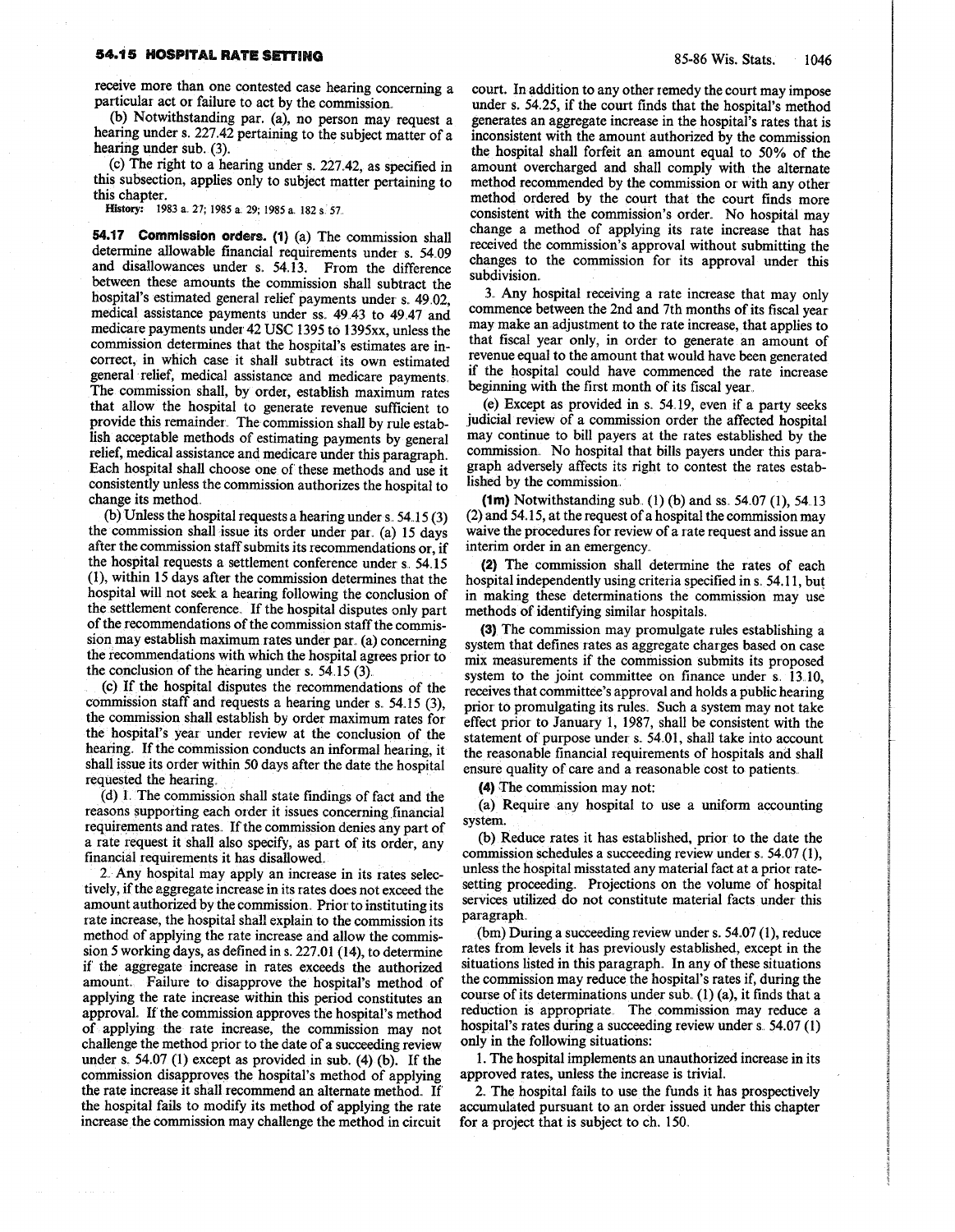3 . The hospital uses funds for a project that is subject to ch ., 150 without receiving an approval under that chapter.

4. The hospital's actual total revenue for its fiscal year exceeds it actual total financial requirements by more than 10% .

(c) Interfere directly in the personal or decision-making relationships between a patient and the patient's physician, except as provided in ss.  $54.23$  and  $54.25(2)$ . This paragraph does not limit the commission 's ability to make determinations under sub.  $(1)$  (a) or s. 54.13.

(d) Control directly the volume or intensity of hospital utilization, except as provided in ss " 54,23 and 54,25 (2). This paragraph does not limit the commission's ability to make determinations under sub.  $(1)$   $(a)$  or s. 54.13.

(e) Restrict the freedom of patients to receive care at a hospital consistent with their religious preferences or request a hospital that is affiliated with a religious group to act in a manner contrary to the mission and philosophy of the religious group.

(f) Restrict directly the freedom of hospitals to exercise management decisions in complying with the rates established by the commission, unless a hospital agrees to a condition attached to the establishment of particular rates .

(g) Require the submission of nonrelated financial data from religious groups affiliated with a hospital ..

History: 1983 a. 27; 1985 a. 29, 120; 1985 a. 182 s. 57; 1985 a. 332 ss. 103, 253.

54.19 Injunctions of commission orders. No injunction may be issued to suspend or stay enforcement of an order of the commission unless all of the following occur:

(1) All parties to the proceeding from which the commis sion's order was issued are notified of the petition seeking an injunction, given an opportunity to appear at a hearing prior to the issuance of the injunction and are made parties to the proceeding in circuit court.

(2) The party seeking the injunction enters into an undertaking by at least 2 sureties at a level that the circuit court finds sufficient to guarantee the payment of all damages the hospital may sustain by delaying the effect of the commission's order. This subsection does not apply to a hospital that was a party to the proceeding from which the commission's order was issued.

History: 1983 a. 27.

54.21 Expedited review, expedited cases and exempt hospitals. (1) The commission may promulgate rules under which hospitals meeting specific criteria receive expedited review of rate requests under this chapter..

(2) (a) A hospital whose gross annual patient revenue is less than  $$10,000,000$ , adjusted as provided in s. 54.26, for the hospital's last fiscal year is eligible to receive automatic approval of its rate request if it meets all of the following criteria:

1. The commission has conducted a complete review of the hospital's rates and has set the hospital's rates in a preceding year.

2. The hospital requests a rate increase that is less than an inflationary index consisting of an average of the consumer price index and of the hospital market basket index.

(b) Any hospital that receives automatic approval of its rate request under this subsection shall publish as a class 1 notice under ch. 985, in one or more newspapers likely to give notice to its patients and payers, a list of the price adjustments it is making to 100 of its charge elements as specified by the commission, The hospital shall publish this notice prior to implementing its rate increase.

(c) The commission may, by rule, extend automatic approval status under this subsection to other hospitals.

(2m) The commission may grant hospitals whose gross annual patient revenue is less than \$10,000,000, adjusted as provided in s. 54.26, a rate increase that takes effect over a 2year period with an automatic escalation clause taking effect at the end of the first year., A hospital that receives a 2-year rate increase is not required to request a rate increase at the end of the first year..

(3) The hearing and determination of any judicial proceeding affecting a rule or decision of the commission shall be granted priority over all other pending civil proceedings. History: 1983 a. 27; 1985 a. 29; 1985 a. 332 s. 251 (1).

54.23 Utilization review program. (1) The commission shall approve an all-patient utilization review program for each hospital. The commission may evaluate these programs as part of its monitoring functions under  $s$  54.07 (3).

(2) The commission shall contract with one or more independent utilization review programs to develop review standards and may contract with any person to monitor implementation of these programs by hospitals and perform peer review functions for hospitals that fail to meet the performance standards adopted by the commission. The commission may not contract with state agencies, other than the university of Wisconsin system, under this subsection ..

(3) Each program the commission approves shall include a general summary of utilization within the hospital . These programs need not otherwise be identical but shall meet minimum standards established by the commission and shall:

(a) Evaluate the medical necessity or appropriateness of care relative to admissions, lengths of stay and ancillary services.

(b) Report to the commission, in conjunction with each hospital's submission of proposed financial requirements, any findings it has made regarding unnecessary or inappropriate medical care utilization and associated costs.

History: 1983 a 27

**54.25 Enforcement.** (1) (a) Until the commission establishes different rates under this chapter, no hospital may charge any payer an amount exceeding the rates established under s.  $146.60$ , 1983 stats. No hospital may charge any payer an amount exceeding the rates established under this chapter . .

(b) The attorney general may seek a judicial remedy to enforce compliance with par  $(a)$  until January 1, 1985, if the attorney general first notifies the hospital and provides the hospital a reasonable time to correct a violation . The commission may seek a judicial remedy to enforce compliance with any statutory requirement or with any rule or order of' the commission if' it first notifies the hospital and provides the hospital a reasonable time to correct a violation,. The commission shall commence any action under this paragraph in the circuit court of the county in which the hospital is located.

(c) Any court that finds an intentional failure to comply with the rates under this subsection may impose a forfeiture of up to \$5,000. Each week that a hospital continues its intentional failure to comply with the rates constitutes a separate violation .

(2) Neither a hospital nor a physician may be paid for a service that a utilization review program under s. 54.23 determines is medically unnecessary or inappropriate. If the hospital or physician has already been paid the hospital or physician shall reimburse the payer within 30 days. The commission may commence an action to enforce this subsec